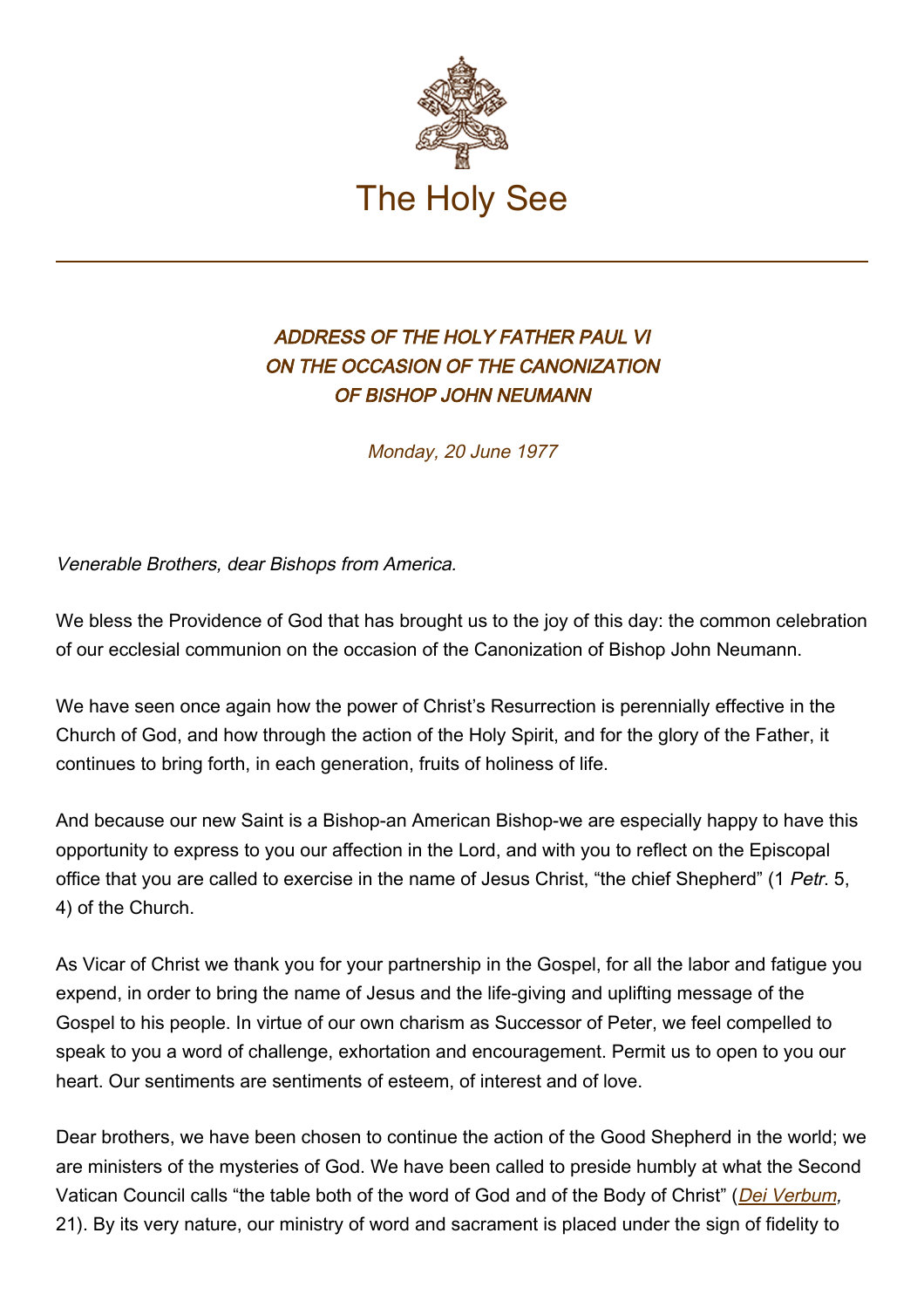Jesus Christ-absolute fidelity to Jesus Christ. We have received a sacred trust, according to a plan that infinitely supersedes human wisdom. Our vocation is one of spiritual leadership and pastoral accountability: to guide God's people "in right paths for his name's sake" (Ps. 23, 3).

The word of God is the message that we proclaim; it is the criterion of our preaching; it is light and direction for the lives of our people. We have no hope outside of God's word. Apart from it, there are no valid solutions to the problems of our day. The faithful preaching of God's word-in all its purity, with all its exigencies, in all its power-constitutes the highest priority of our ministry, because all else depends on this. Aware of its relevance in our day, we do not hesitate to repeat the solemn charge Paul made to Timothy with apostolic seriousness and with great simplicity and confidence: "Before God and before Christ Jesus . . . I put this duty to you . . . . proclaim the message and, welcome or unwelcome, insist on it. Refute falsehood, correct error, call to obedience-but do all with patience and with the intention of teaching" (2 Tim. 4, 1-2). And with a realistic awareness of certain challenges today to Catholic teaching, not least of which is in the field of sexual morality, we add: "Far from being content with sound teaching, people will be avid for the latest novelty and collect themselves a whole series of teachers according to their own tastes; and them, instead of listening to the truth they will turn to myths. Be careful always to choose the right course; be brave under trials; make the preaching of the Good News your life's work, in thoroughgoing service" (2 Tim. 4, 3-5).

Brethren, these words are a whole program of apostolic charity. They are the expression of love, and when followed, they constitute a great pastoral service to our people. They were an inspiration to John Neumann; they were a holy challenge to every Bishop who ever lived. They represent fidelity to Jesus Christ, and to all his words, which are indeed "spirit and life" (Io. 6, 63). The most profound pastoral understanding, the deepest human compassion exist only in fidelity to God's word. There is no division, no dichotomy, no opposition between God's commands and our pastoral service. If all the exigencies of the Christian message are not preached, our apostolic charity is incomplete.

As Bishops of the Church of God, we must humbly ask for strength, so as not to be "tossed here and there, carried about by every wind of doctrine" (*Eph.* 4, 14). Let us speak out; let us proclaim the message of the Beatitudes; let us exercise personally with ever greater energy our teaching mission: to teach as Jesus taught.

Understanding? Yes. Compassion? Yes. Sensitivity? Yes. But supernatural sensitivity, and fidelity to Jesus Christ and to his Cross and Resurrection. With John Neumann let us say over and over again : Passio Christi conforta me!

And let us always remember that the Holy Spirit is with us, to enable us to give this special loving service to our people, to enable us-in the living communion of the Church-to discern and preach the true exigencies of Christian life. Once more, let us listen to Paul's advice to Timothy: ". . . for